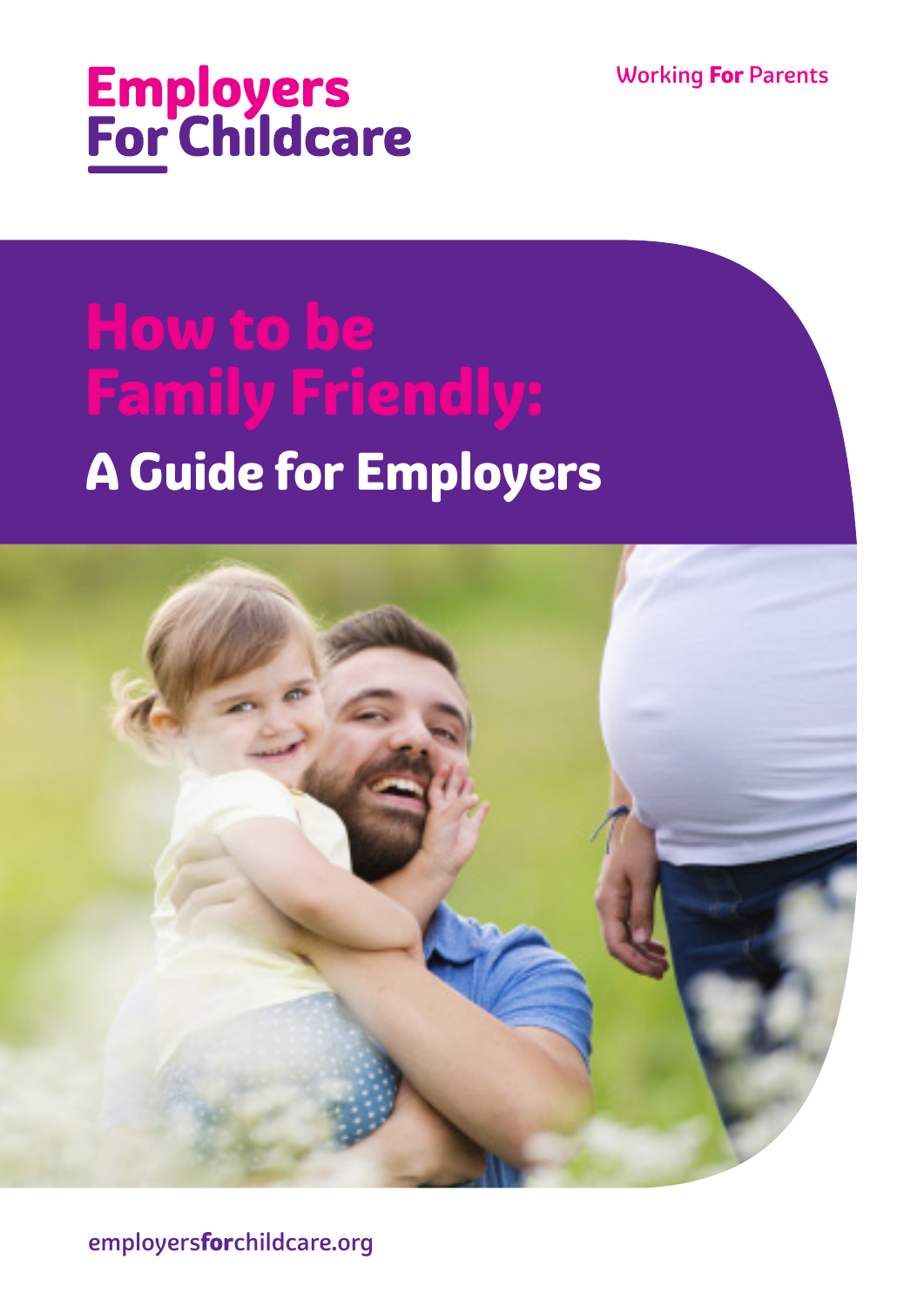## Who we are and what we do

Employers For Childcare aims to make it easier for parents with dependent children to get into work and to stay in work. The organisation encompasses a charity and the only Social Enterprise Childcare Voucher company in the UK.

We help parents maximise their incomes, manage childcare costs and create a suitable work-life balance. Through working with employers and policy makers we encourage and secure better support for families in the workplace and in public policy.

**Family Benefits Advice Service:** Our specialist Advisors carry out personalised benefits checks for parents and better off calculations to ensure that every parent is claiming all the financial help they are entitled to, particularly with the cost of childcare. We also deal with queries on childcare and work related issues through a Freephone Helpline used by thousands of parents, employers and others across the UK, deliver presentations and seminars, and publish information.

**Research, Policy and Lobbying:** We undertake research which provides us with the evidence to lobby Government on childcare, family and work-related issues, striving to ensure that the voices of parents, childcare providers and employers are heard when policy decisions are being made.



We fund the work of our charity through our Social Enterprise activities:

**Employers For Childcare Vouchers:** Employers For Childcare Vouchers is a Social Enterprise meaning that its profits are invested for social good.

Since 2004 we have been working with employers across the UK to offer the Childcare Voucher scheme to help parents save money on the cost of registered childcare and employers save on their National Insurance contributions.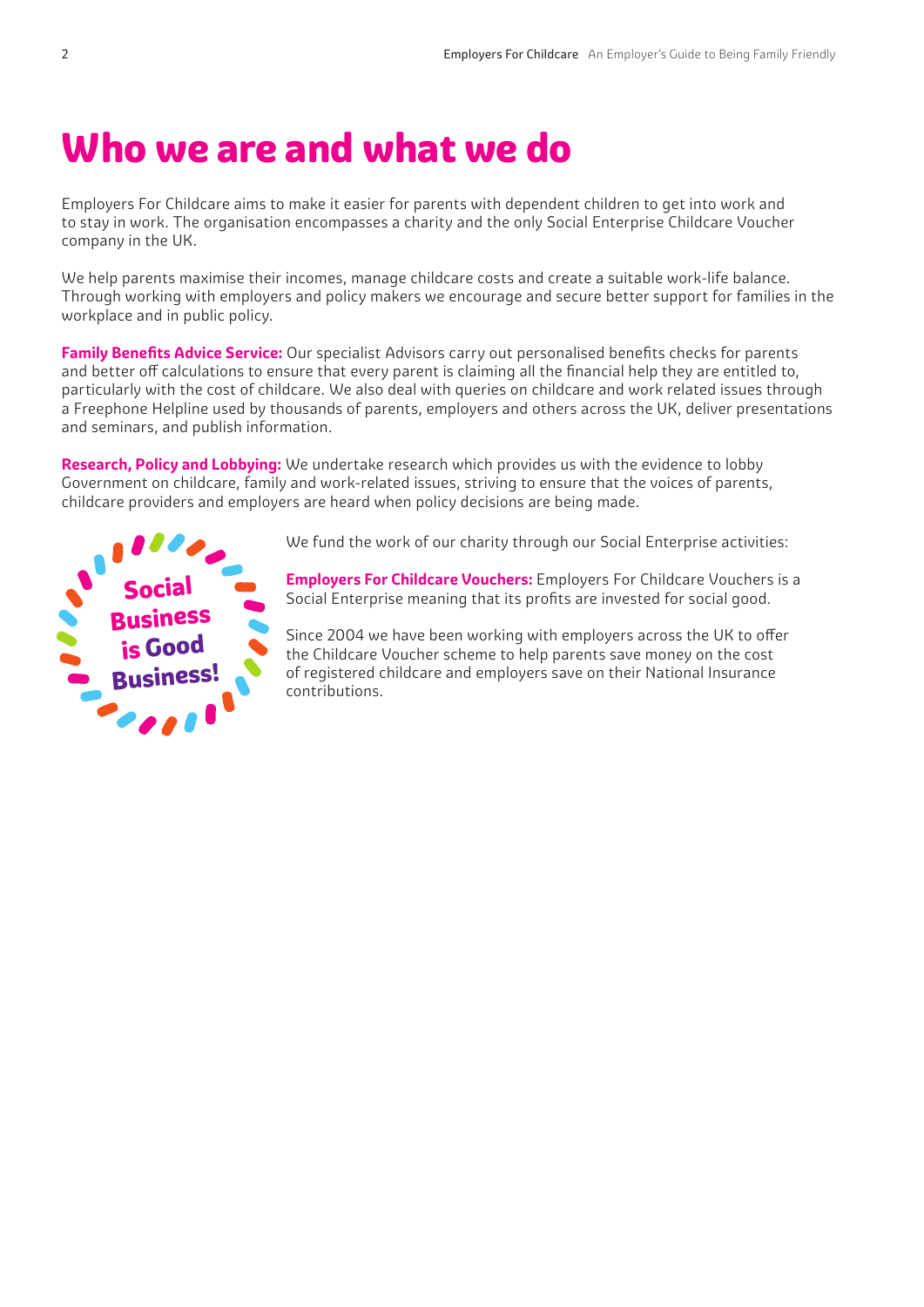# **Contents**



| Part 1 Introduction                                              |  |
|------------------------------------------------------------------|--|
| Part 2 The Business Case - the benefits of being family friendly |  |
| Part 3 Employer Toolkit                                          |  |
| Part 4 <b>Conclusion</b>                                         |  |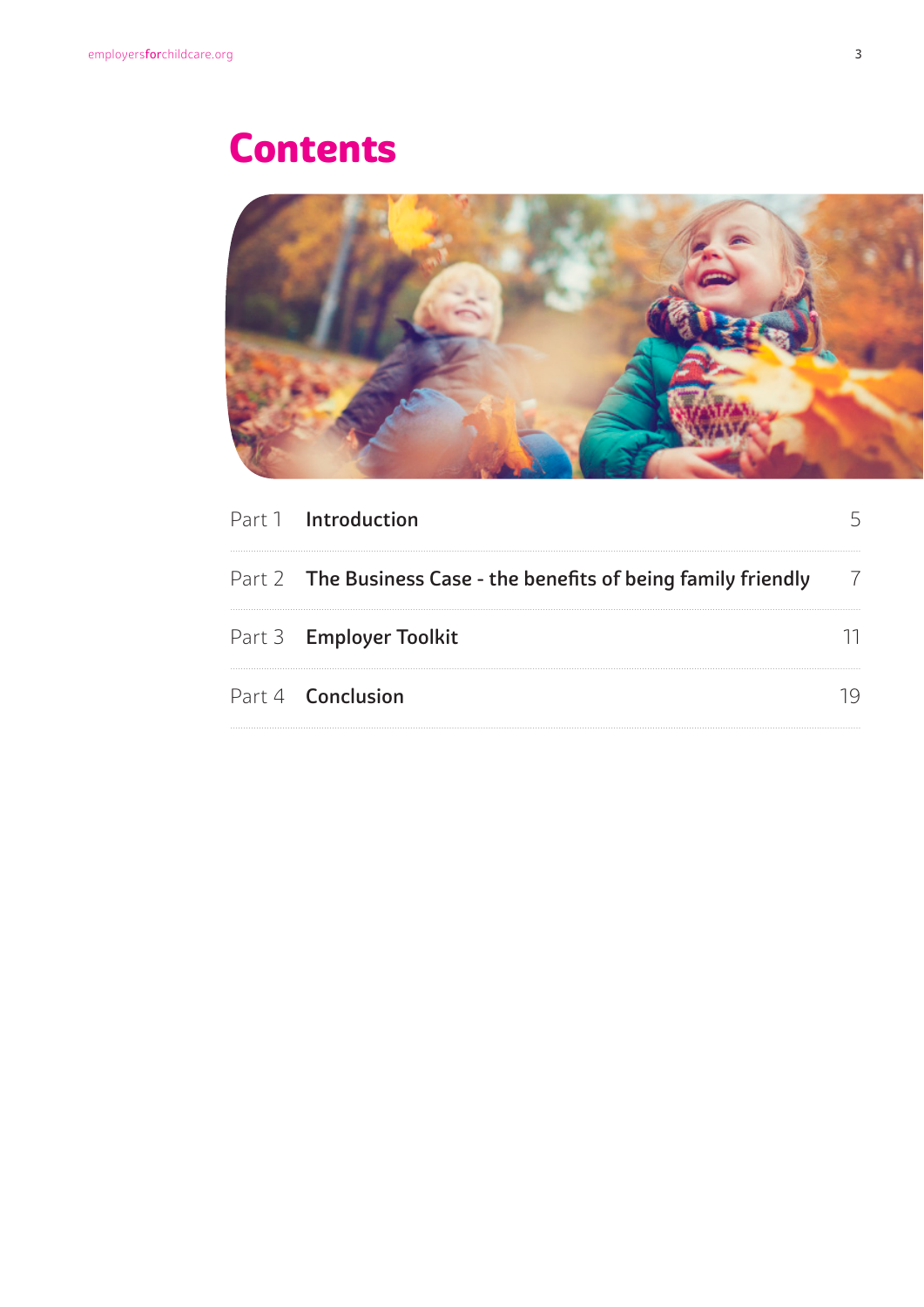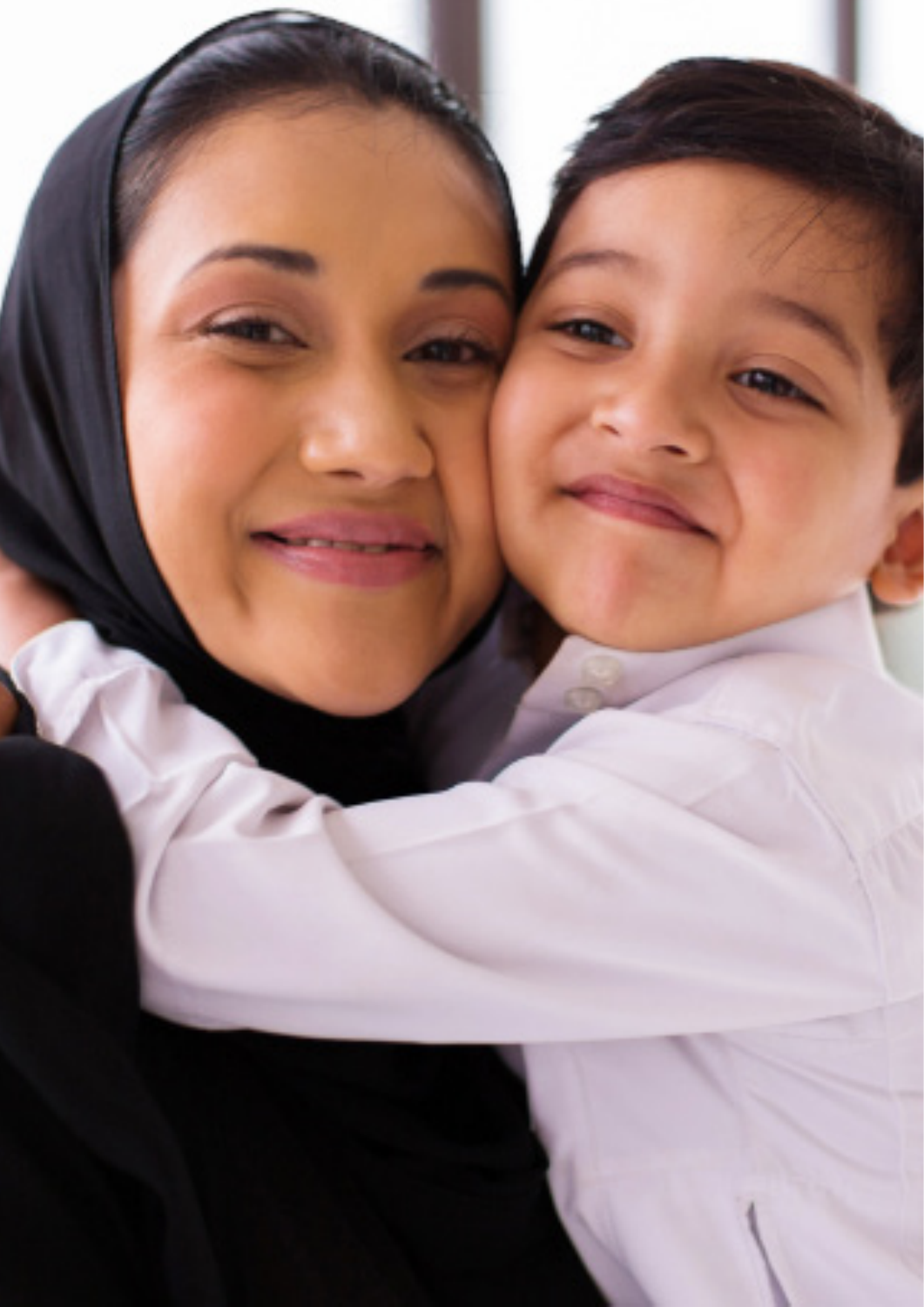### Introduction

The term 'work-life balance' has grown in popularity in recent years, yet parents tell us the ability to achieve the desired balance between work responsibilities and home commitments has, for some, become increasingly difficult. Lines between home and work are blurred by the decline of the '9-5' working culture and the expectation that staff are always accessible through changes in technology. This presents benefits and challenges – for employers and for their staff. This is an issue that matters for all staff, male and female, whether they are parents, or have other caring responsibilities such as for their own parents, an elderly neighbour or even a pet. It is also important to recognise that the term 'balance' will have a different meaning for each individual staff member and organisation. This guide is intended to support employers and all employees in designing and constructing working arrangements that suit their needs.

#### **Changing times**

In 2015 Government reflected the changing needs of working families though the introduction of family friendly initiatives such as shared parental leave, an extension of the right to request flexible working, and the enhancement of parental leave to cover all children up to age 18.

A series of international employers began a trend of offering enhanced family friendly policies to their staff, for example, entertainment company Netflix, extended its parental leave programme allowing employees to take unlimited time off. This prompted international debate on support for working parents and projected the message that work-life balance is both desirable and achievable.

#### And yet…

According to a YouGov survey for the Young Women's Trust, published in December 2017, one in seven employers admit they would be reluctant to hire a woman who they thought might go on to have children.<sup>1</sup> Separate research, also by YouGov, on behalf of the Equality and Human Rights Commission published in February 2018, found that six in ten employers agree that a woman should have to disclose whether she is pregnant during the recruitment process.<sup>2</sup> While the policies may move on, we need to make sure practice and culture do as well.

#### **Setting the scene: the experience of working parents**

This guide is drawn from research undertaken by Employers For Childcare, examining the experiences of parents and their perception of how employers could better support them. Launched in October 2015, and based on feedback from over 4,200 parents, Employers For Childcare's report *Striking the Balance: The impact*  becoming a parent has on employment, working life and career <sup>3</sup> provides an insight into the challenges that working parents face today, and explores the impact becoming a parent has on a person's employment, working life and career.

The findings clearly show the need for employers to embrace a family friendly working culture. While for some parents, a change to their working arrangements is a matter of personal choice, our concern is where parents feel that they have no choice other than to change their working arrangements due to a real or perceived lack of support. We have taken the suggestions and concerns raised by working parents on board in developing this guide for employers.

#### **Supporting parents by supporting employers**

Employers For Childcare aims to support parents to access, stay in and progress in work.4 Engaging with employers to achieve this goal is integral and we have consistently encouraged the use of family friendly policies amongst employers. From 2004 we have worked with companies across the UK to provide employees with assistance towards the cost of childcare through the Childcare Voucher scheme. Since 2011 we have celebrated some of the best family friendly initiatives though our annual Family Friendly Employer Awards. As the culture of work changes it is ever more important that the value of work-life balance is recognised. For those employers who are beginning to develop a family friendly approach to working, we hope that this guide is a useful place to start.

3 The full report can be downloaded from www.employersforchildcare.org.<br>4 While our focus is on working parents, we recognise that family friendly While our focus is on working parents, we recognise that family friendly and flexible working can – and should - benefit all employees

<sup>1</sup> www.youngwomenstrust.org/what\_we\_do/media\_centre/press\_releases/711\_employers\_reluctant\_to\_hire\_women\_who\_might\_have\_children<br>2 www.equalityhumanrights.com/en/our-work/news/employers-dark-ages-over-recruitment-pregnant-w 2 www.equalityhumanrights.com/en/our-work/news/employers-dark-ages-over-recruitment-pregnant-women-and-new-mothers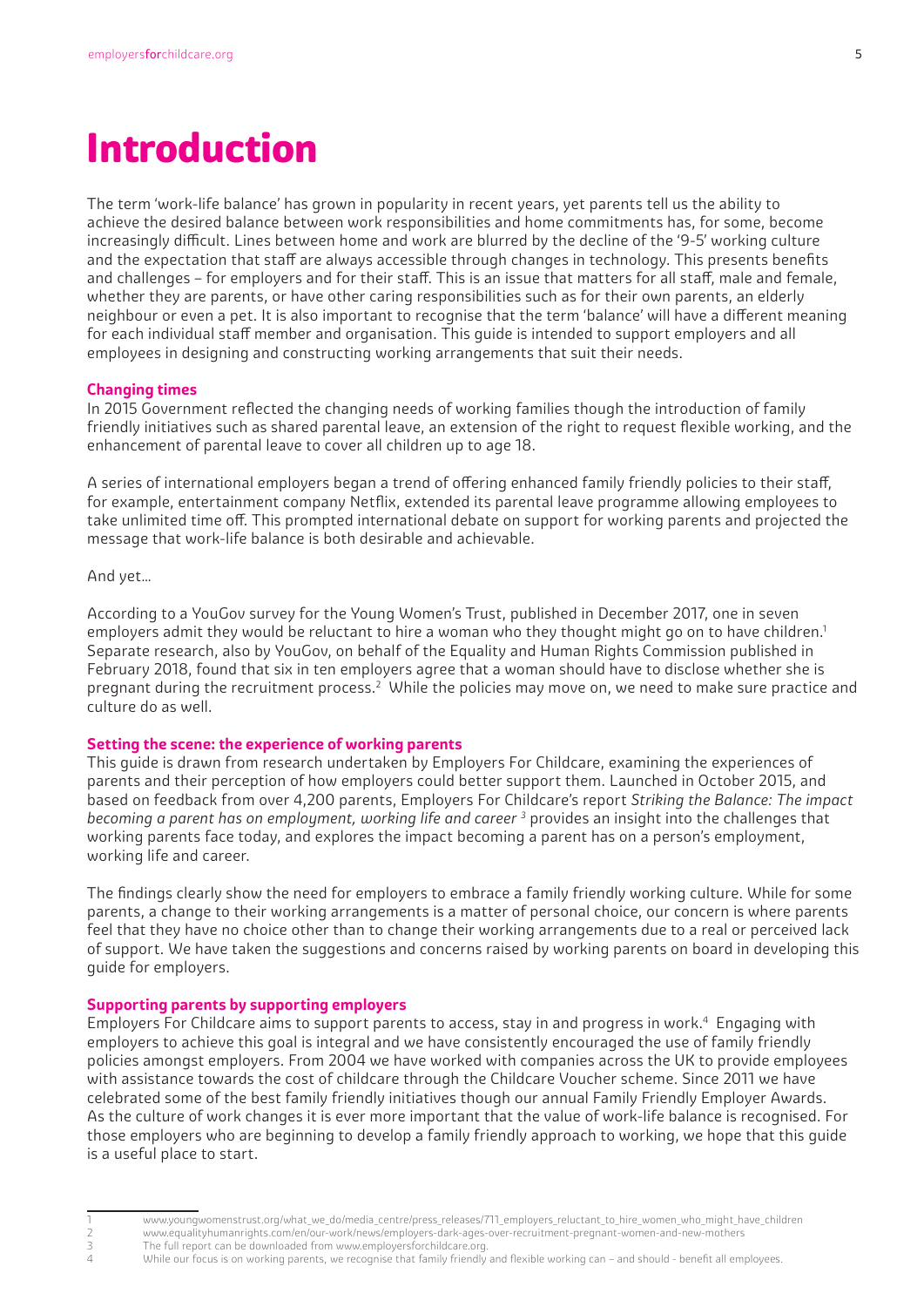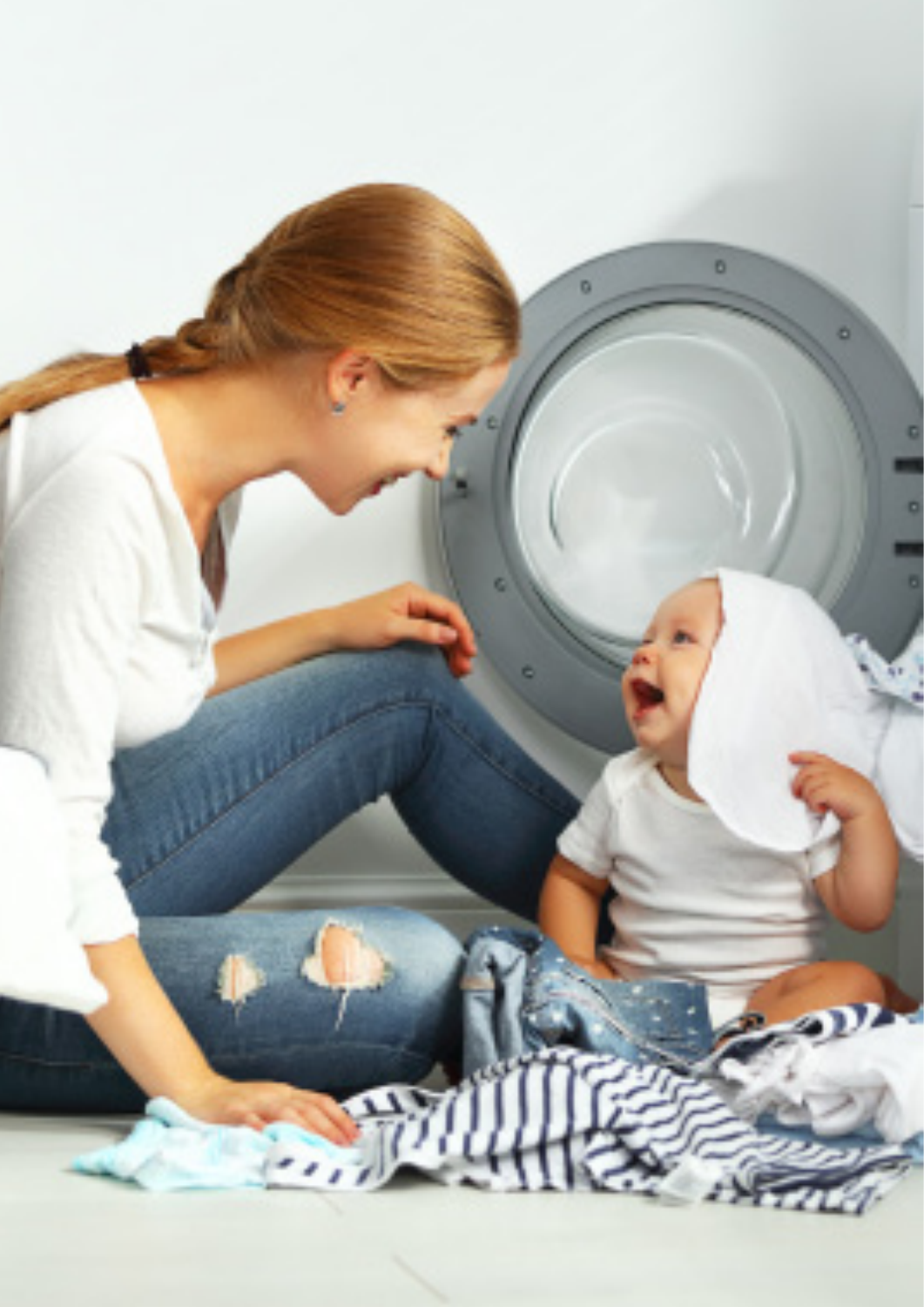# The Business Case: the benefits of being family friendly

*Striking the Balance: The impact becoming a parent has on employment, working life and career* found that:



The findings of our *Striking the Balance* report highlight various ways that parents could be supported in the workplace through Government interventions, better advice and information and more financial support for childcare.

While these are important measures, it is the role of the employer in supporting parents that was paramount. When it comes to creating a suitable work-life balance the employer is at the front line. The report shows that parents who believe they have a supportive employer are more satisfied with their work-life balance than those who believe their employer is unsupportive. There are also clear benefits for individual employers and for the economy as a whole.

#### **Business benefits**

Many organisations are strong advocates of offering work-life balance policies to staff because of the potential business benefits. CIPD, for example, promote the business sense of offering a suite of family friendly policies5 , which they argue represent a win for both the employer and employee. They say it enhances the company brand and promotes it as an employer of choice. This is important for targeting employees, widening the talent pool, and future-proofing the business.

CIPD was one of many organisations involved in the *Family Friendly Working Hours Taskforce* set up by the Department for Work and Pensions in 20096. The Taskforce explored the challenges around improving the availability and quality of family friendly working practices. Its report reinforces the business case for offering family friendly policies on a practical and strategic level and details some useful case studies.

In 2014, the *Department for Business, Innovation and Skills (BIS)* conducted a literature review of research and reports<sup>7</sup>, exploring the costs and benefits to businesses of adopting work-life balance working practices. The report acts as a comprehensive summary of the evidence available and draws together key business reasons for employers to implement work-life balance policies.

<sup>5</sup> See CIPD (2013) Future-Proofing Business Resilience Through Flexible Working – Insights from Members of the CIPD Senior Diversity Network, London: CIPD. 6 See Family Friendly Working Hours Taskforce (2014) Flexible working: working for families, working for business. A report by the Family Friendly Working Hours Taskforce, http://www.cipd.co.uk/NR/rdonlyres/F36B815C-ABAF-4A04-8842- 639EA20E48BD/0/Flexible\_working\_Taskforce\_report.pdf.

<sup>7</sup> Department for Business, Innovation and Skills (2014) Costs and Benefits to Business of Adopting Work Life Balance Working Practices: A Literature Review, available at www.gov.uk/government/uploads/system/uploads/attachment\_ data/file/323290/bis-14-903-costs-and-benefits-to-business-of-adopting-work-lifebalance-working-practices-a-literature-review.pdf.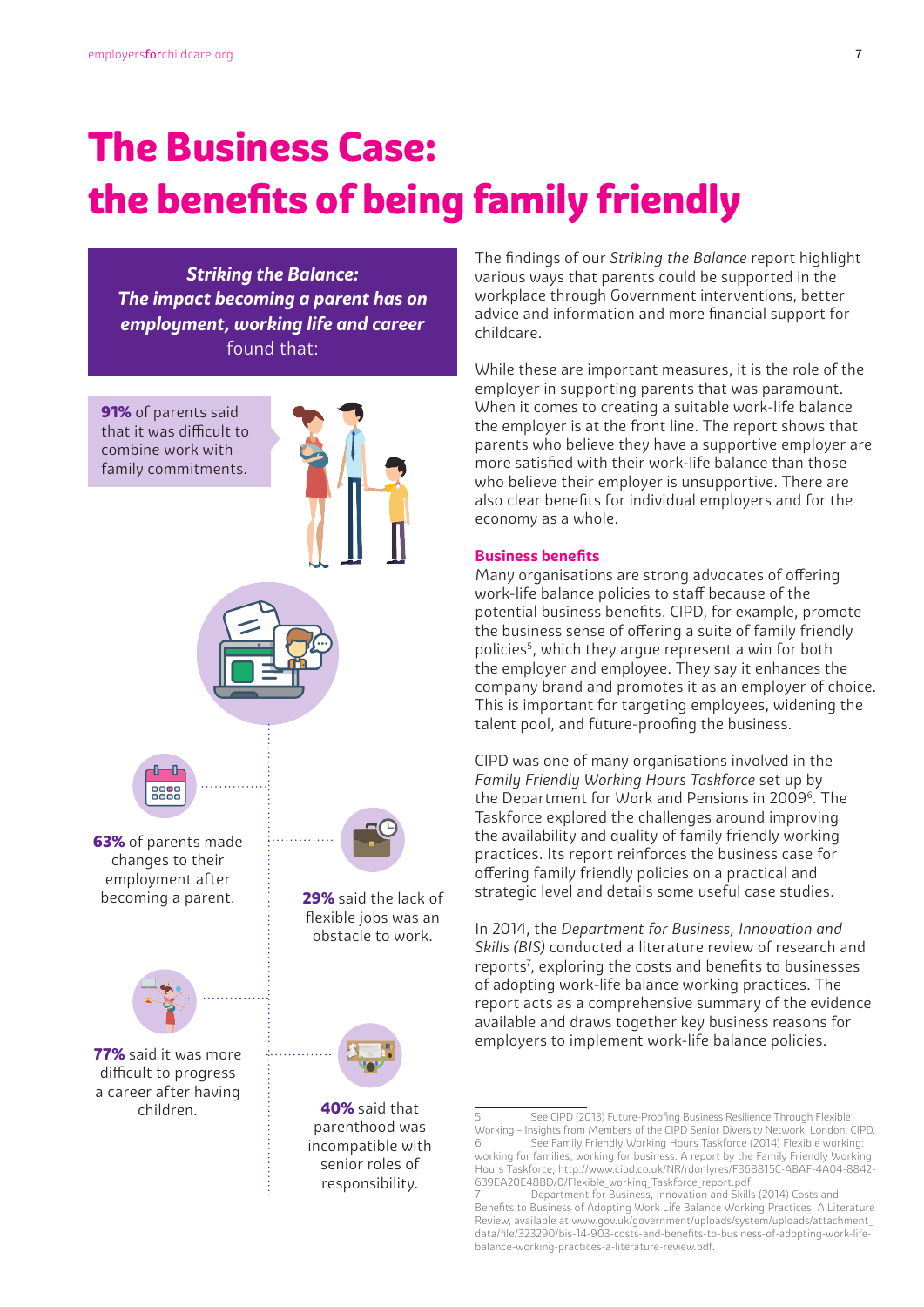These fall under four broad headings:

- **1. Increased productivity:** there is a positive association between increased employee productivity and the provision of family friendly working practices, and in particular flexible working policies.
- **2. Reduced absenteeism:** family friendly policies are also positively correlated with a reduction in absenteeism. Furthermore, surveys show that if properly formalised they are effective in helping employees both prepare for and manage absence. They can be a key tool in enhancing staff well-being, reducing overall stress and anxiety, and helping a staff member to not simply be present, but to be engaged.
- **3. Recruitment:** family friendly policies can be a competitive differentiator and offering family friendly policies can help employers attract staff, as well as widening the potential talent pool to incorporate those who have a caring responsibility and ensure a workforce that is reflective of the broader society.
- **4. Staff retention:** studies show that employees are more likely to be engaged at work and loyal to employers who offer such policies. This benefits employers in a number of ways, for example by holding onto skilled, trained and experienced staff, and by reducing the cost of recruitment. If you think about the investment you have made in staff, surely it makes sense to hold on to them including on their return from maternity or shared parental leave. Consider the cost of

*"After I had my first child, I left a highly paid high profile job to accept a job less well paid and less high profile. This was done purely for work-life balance reasons."*  **Parent, Striking the Balance, 2015**

having to replace an employee in whom you have invested whether that cost is in the recruitment exercise itself, a loss of productivity, or staff time in bringing a new member of staff up to speed.

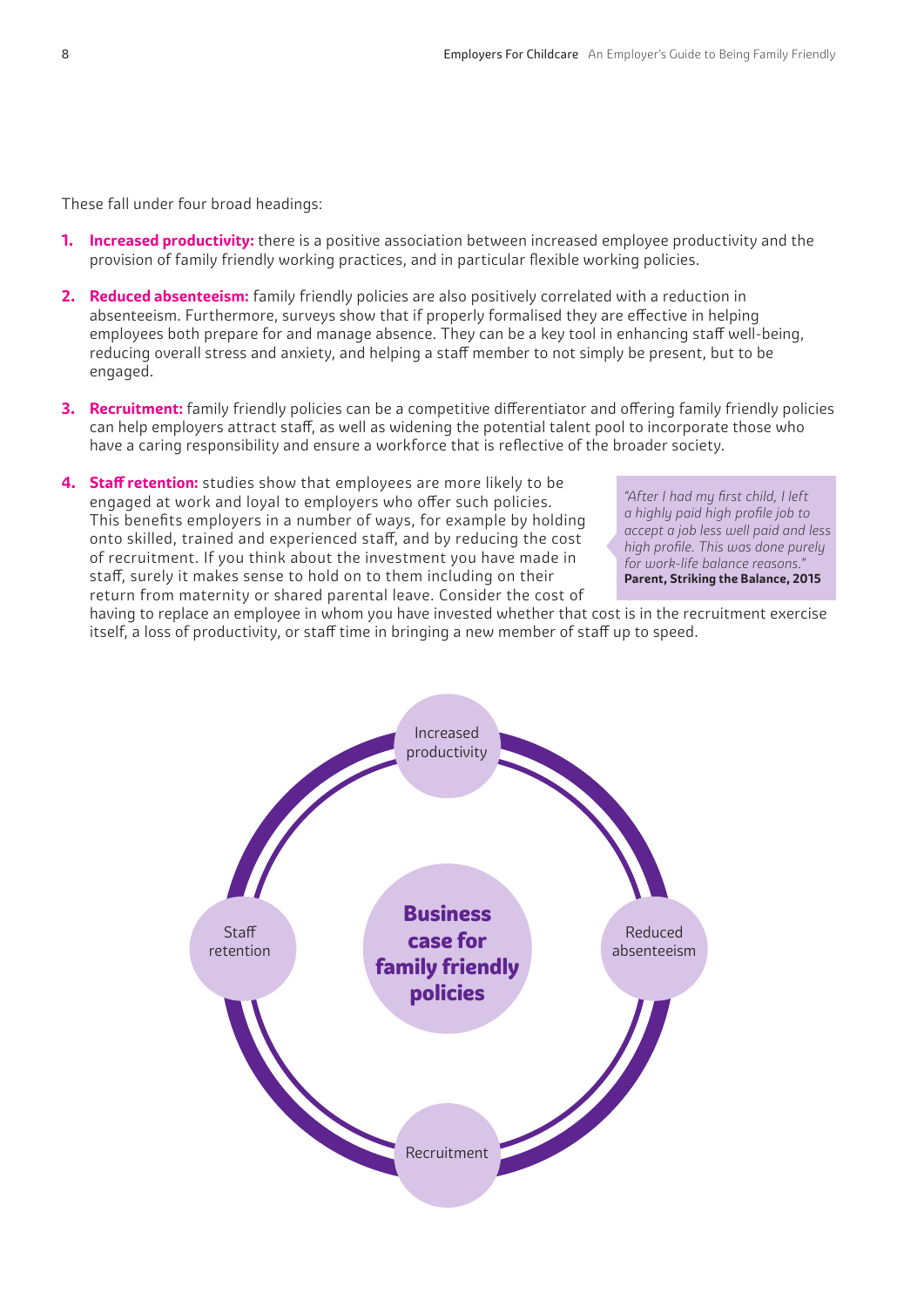In addition to these four broad benefits, businesses can also gain from the reduced cost which can be incurred through the provision of some forms of flexible working. For example, offering roles on a part-time basis decreases the organisation's paybill, whilst home-working arrangements can save on premises and energy costs.

In one of the largest global workplace surveys of its kind, 83% of respondents said adopting flexible working had resulted in improvements in productivity. Results from the research with 8,000 global employers and employees, conducted by Vodafone, also showed that 61% said it had helped increase company profits.<sup>8</sup>

These studies, along with the findings of our parent survey, show that while written policies are vital, the workplace culture plays a key role in dictating how beneficial they will be for both employer and employee, as it determines whether people are encouraged, or not, to avail of the benefits available to them.

#### **Addressing the challenges**

Employers For Childcare recognises that some employers may naturally be concerned about the implications for their business. Questions that we hear regularly include:

- Is our company too small?
- Will staff who aren't parents feel discriminated against?
- • How can we manage performance and ensure we are delivering for clients?
- How can we afford to do that?
- Can we provide access to development and promotion opportunities fairly?

The purpose of this guide is to highlight ways in which employers can ensure they are family friendly in a way that suits their business needs as well as the needs of their staff. In doing so, the benefits far outweigh the cost.

Accommodating a request for flexible working has been estimated as costing, on average, just £241.24.9 As you will see in the practical section of this guide, no organisation is too small – nor too large – to adopt an approach and culture that values staff for the rounded individuals that they are, and recognises that doing so has the potential to enhance performance and productivity.

It is up to individual organisations to tailor this approach to their own needs, and balance their business requirements. For example, not all organisations will be able to allow staff to work from home. They could, however, introduce some flexibility in terms of starting and finishing times. In doing so, they are benefiting all staff, not just those who have dependent children.

8 www.vodafone.com/content/index/media/vodafone-group-releases/2016/flexible-working-survey.html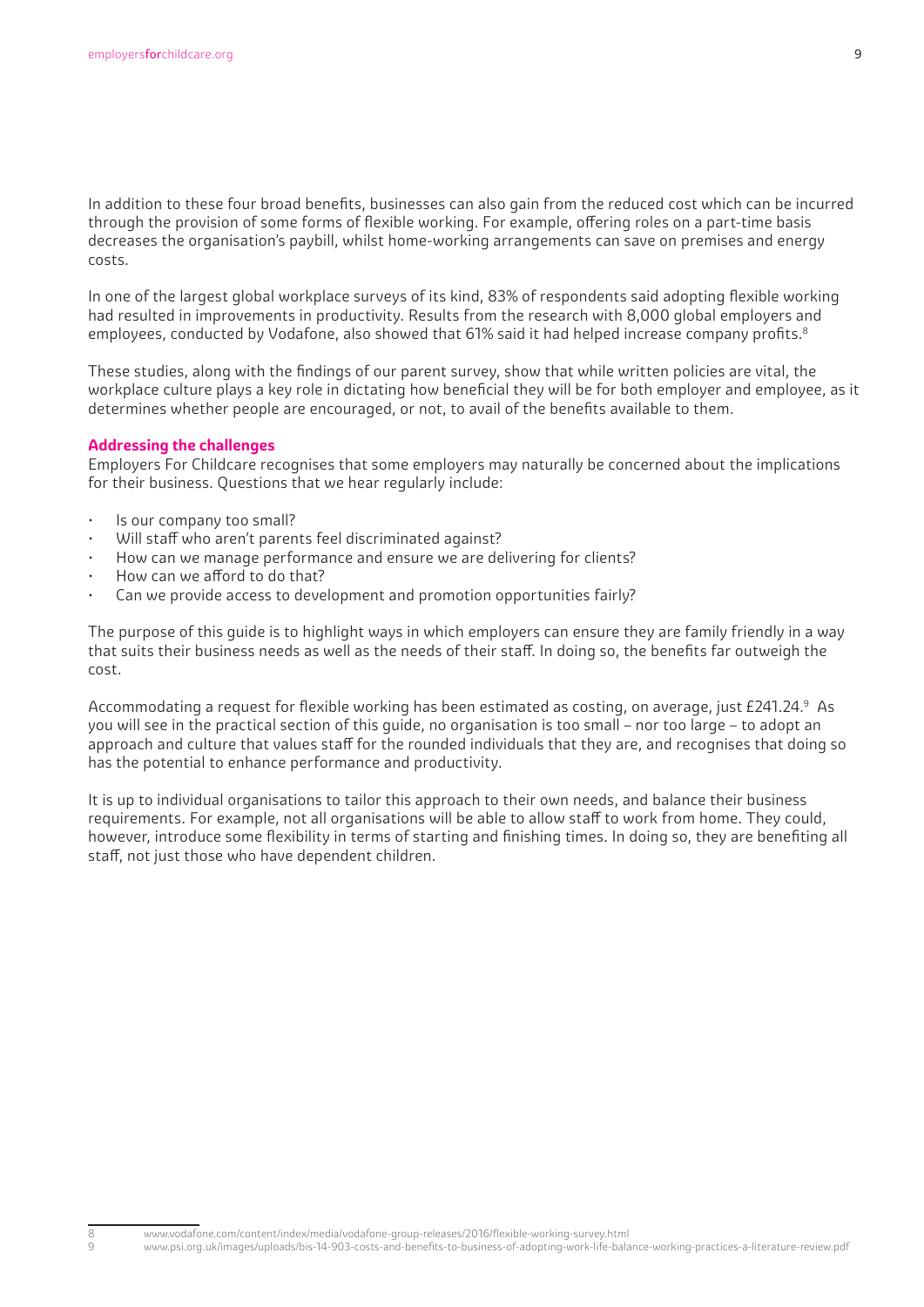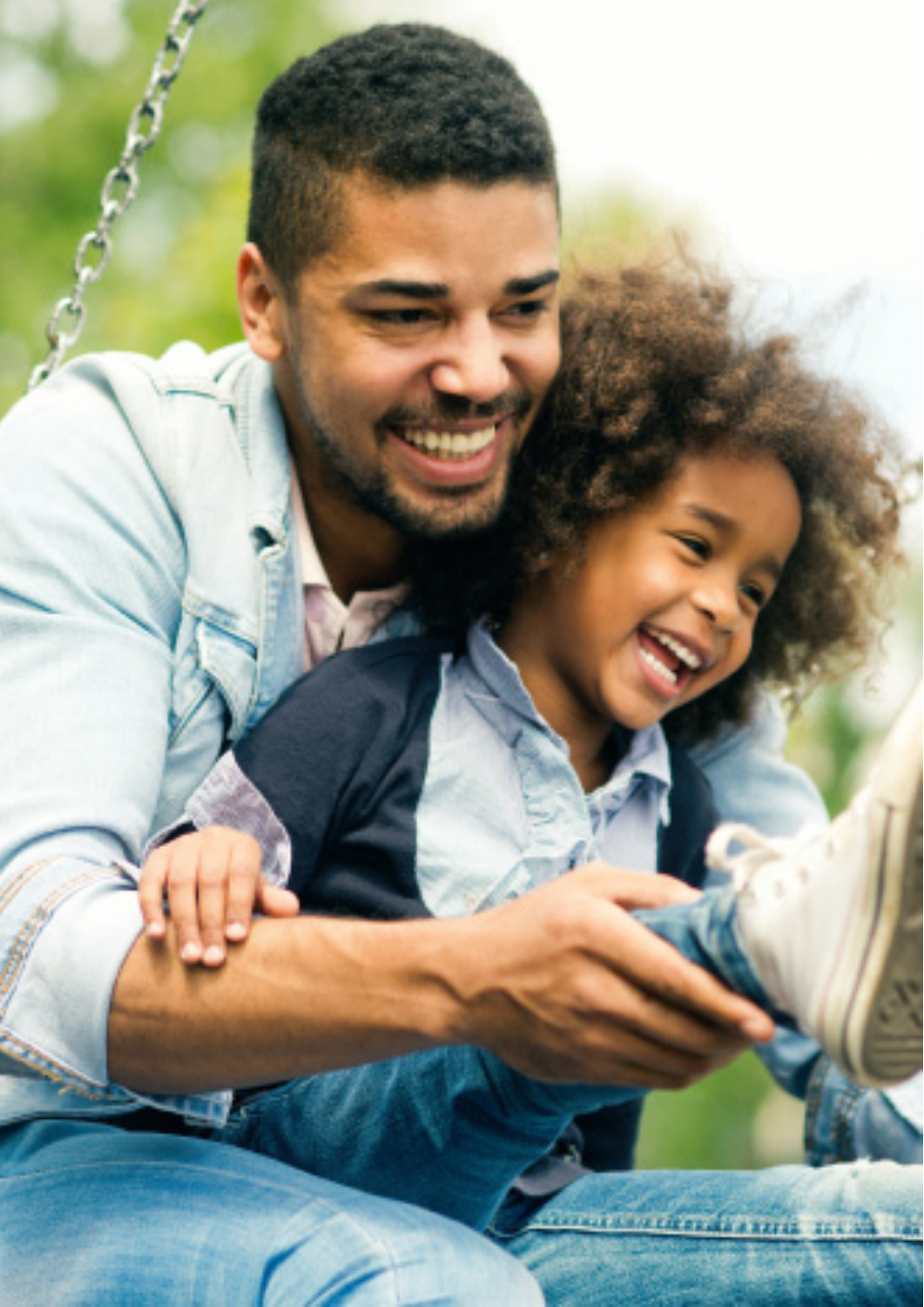# Family Friendly Employer Toolkit

Building on the information set out above, and informed by the views of over 4,200 parents, Employers For Childcare has prepared a toolkit that employers can use to ensure they are offering an environment that delivers to them and their staff the benefits of family friendly working. The toolkit can be used by all sizes and types of organisation, from the smallest to the largest.

Each step in the toolkit offers a range of options that can be tailored according to the nature of your work and your workforce. Just as each employee – and each family – will have different needs, each employer will require its own solution.

#### **Using the toolkit**

We recommend that you work through the toolkit step by step, whether you complete it as an individual or as part of an HR team. You should revisit this toolkit periodically as you may find that your capacity or the needs of your staff develop. The policies and culture that you put in place now should continue to evolve. Each step includes a guidance note, questions to ask and key actions to take.

As you consider each of the eight steps, update the checklist at the beginning of the toolkit to help you keep track of progress.

#### **Where can you get more information?**

If you have any questions about using this toolkit, you can contact Employers For Childcare or visit our website www.employersforchildcare.org. Through our website, we promote and share best practice including a new, regular interview with a family friendly employer. You will also find details of our annual Family Friendly Employer Awards, celebrating those organisations – of all shapes and sizes – that have gone above and beyond in supporting their staff, as well our annual Family Friendly Employer Workshop which provides an opportunity for learning. Contact us on 0800 028 3008.

#### **8 Steps to Family Friendly Working**

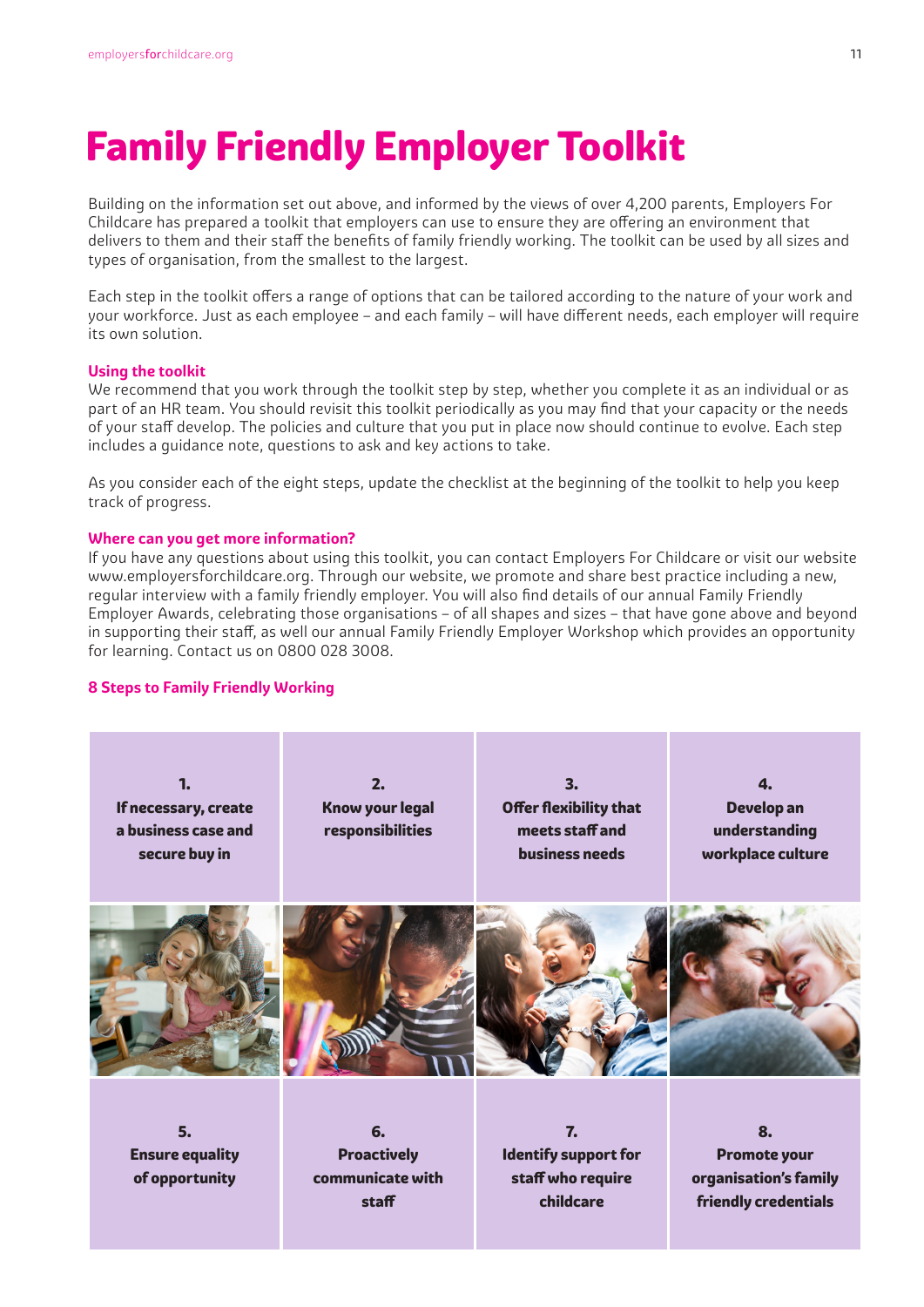# Toolkit Checklist

|                         | <b>Step</b>                                                                                                                                                                                                                                                                                                                                                                                                                                                                    | <b>Progress</b> | <b>Date completed</b> |
|-------------------------|--------------------------------------------------------------------------------------------------------------------------------------------------------------------------------------------------------------------------------------------------------------------------------------------------------------------------------------------------------------------------------------------------------------------------------------------------------------------------------|-----------------|-----------------------|
| 1                       | If necessary, create a business case and<br>secure buy in<br>Audit current arrangements using this<br>toolkit.<br>Consult with staff.<br>Prepare your business case.<br>Present it to senior staff.<br>Agree key actions and a timeline for<br>completion.                                                                                                                                                                                                                     |                 |                       |
| $\overline{2}$          | Know your legal responsibilities<br>Document the statutory responsibilities<br>you have towards staff, for example, in a<br>staff handbook.<br>Identify the staff responsible for ensuring<br>and monitoring adherence.<br>Ensure that they have access to any<br>$\bullet$<br>information and training they require.                                                                                                                                                          |                 |                       |
| $\overline{\mathbf{3}}$ | Offer flexibility that meets staff and business<br>needs<br>Document the flexible working policies<br>you may consider and communicate<br>these to staff.<br>Have a process for requesting flexible<br>working.<br>Consider each request with a supportive<br>and facilitative approach aiming to<br>secure the best outcome for staff and for<br>the organisation.<br>Learn from each experience, and from<br>other organisations, to enhance your<br>approach - be creative! |                 |                       |
| 4                       | Develop an understanding workplace culture<br>Incorporate well-being, work-life balance<br>and flexible working into staff supervision<br>and support.<br>Adopt a policy that meetings should,<br>where possible, be scheduled for core<br>hours.<br>Ensure language used in the workplace<br>is respectful and positive towards<br>flexible working.<br>Implement regular training for line<br>managers.                                                                      |                 |                       |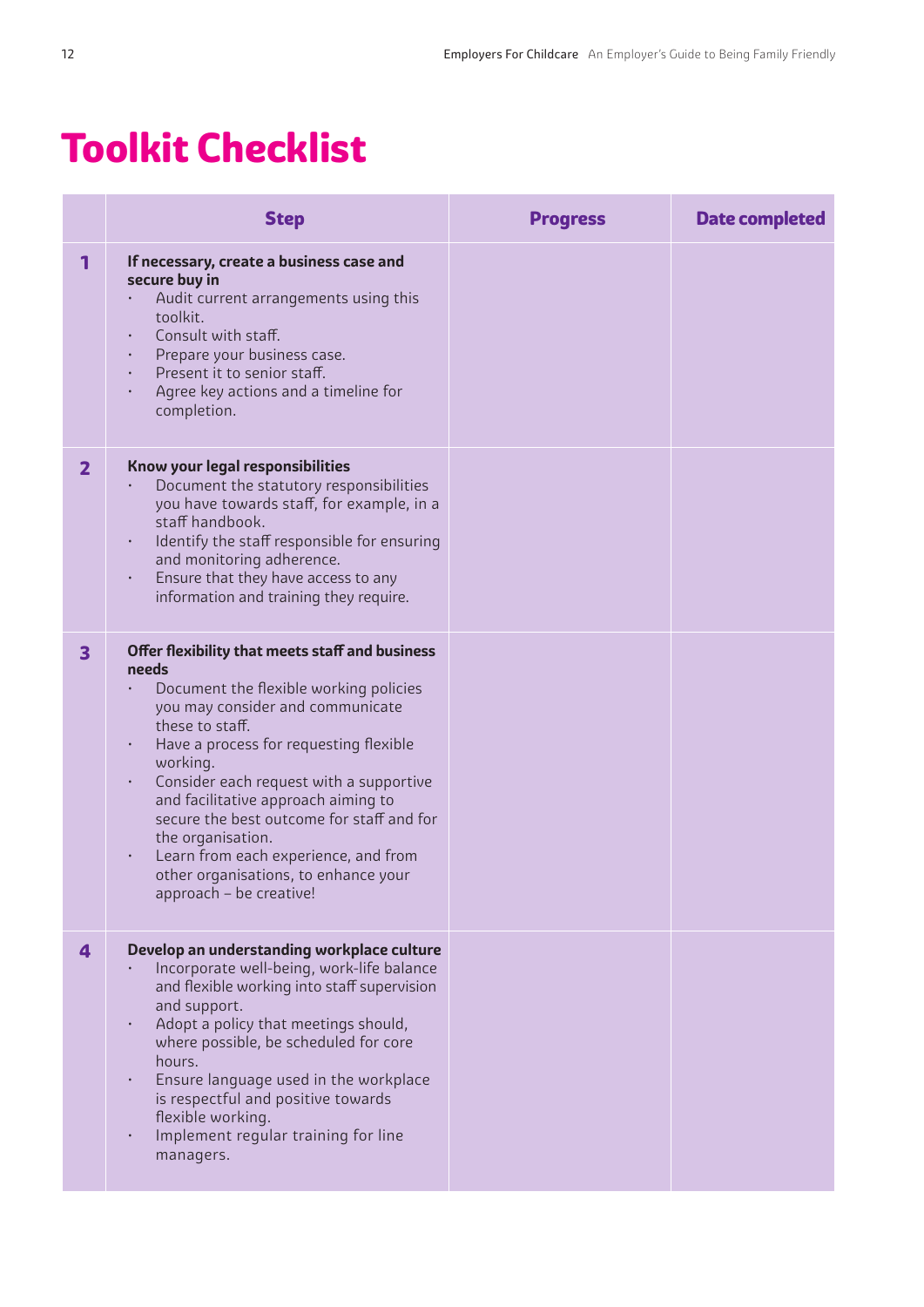|                         | <b>Step</b>                                                                                                                                                                                                                                                                                                                                                                                                                                                                                            | <b>Progress</b> | <b>Date completed</b> |
|-------------------------|--------------------------------------------------------------------------------------------------------------------------------------------------------------------------------------------------------------------------------------------------------------------------------------------------------------------------------------------------------------------------------------------------------------------------------------------------------------------------------------------------------|-----------------|-----------------------|
| 5                       | <b>Ensure equality of opportunity</b><br>When recruiting to a position proactively<br>consider how flexible working<br>arrangements could be accommodated.<br>Promote that you will consider requests<br>for flexible working in job advertisements,<br>internally and externally.<br>Ensure that internal and external<br>communications, whether formal or<br>informal, are respectful and appreciative of<br>staff who have flexible working<br>arrangements and build this into staff<br>training. |                 |                       |
| 6                       | Proactively communicate with staff<br>Use a range of methods to communicate<br>and promote your policies to staff on a<br>regular basis.<br>Talk to staff and find out more about<br>what they would value.                                                                                                                                                                                                                                                                                            |                 |                       |
| $\overline{\mathbf{r}}$ | Identify support for staff who require<br>childcare<br>Signpost staff to support, for example,<br><b>Employers For Childcare's Family Benefits</b><br>Advice Service.<br>Build a bank of useful websites and<br>factsheets for staff.<br>Remember Employers For Childcare is a<br>resource for you too, call us if you have<br>any queries.                                                                                                                                                            |                 |                       |
| 8                       | Promote your organisation's family friendly<br>credentials<br>Apply for the Family Friendly Employer<br>Awards, organised by Employers For<br>Childcare, an annual event to recognise<br>employers who provide and actively pro-<br>mote family friendly working policies.                                                                                                                                                                                                                             |                 |                       |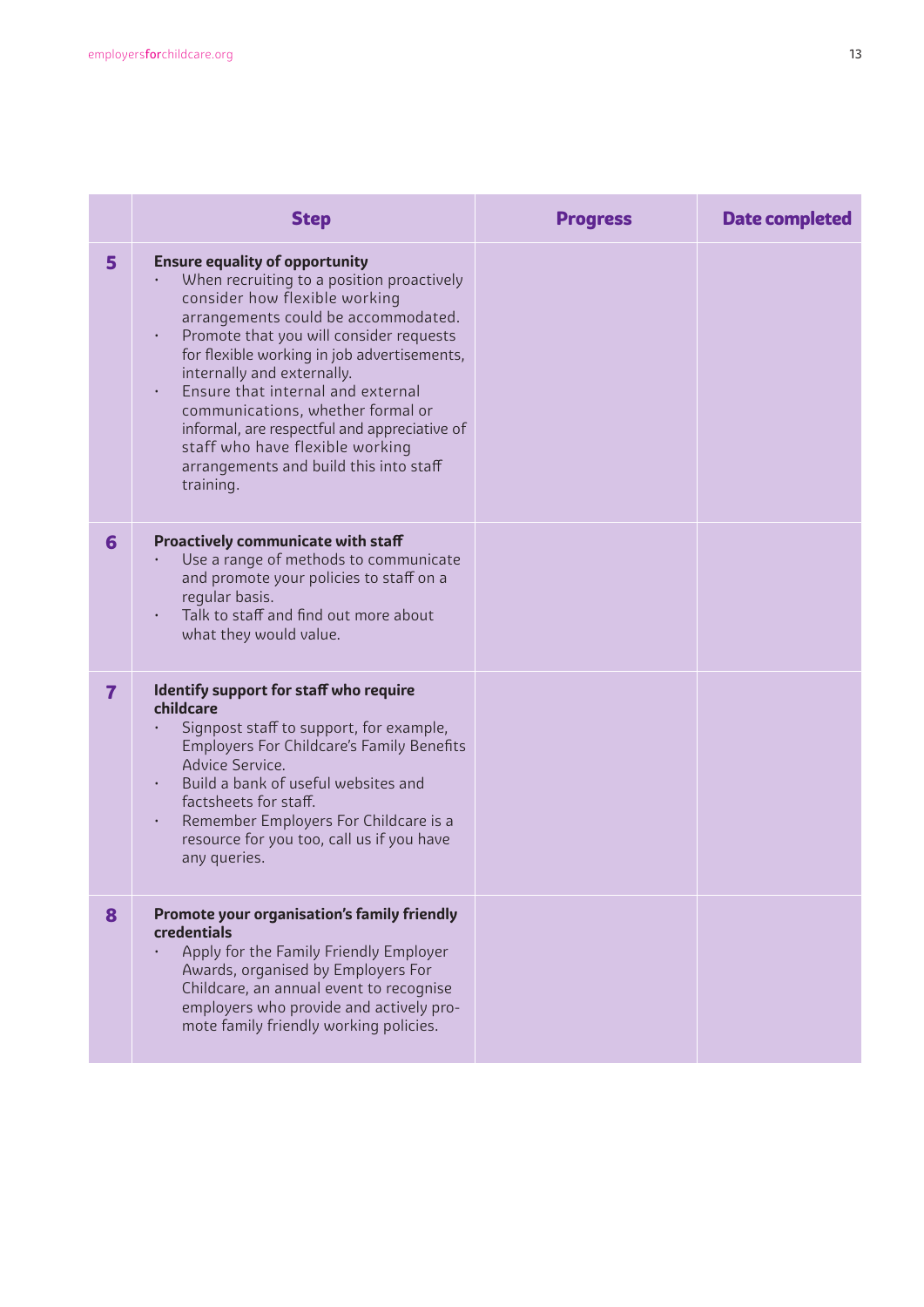#### **Step 1: Create a business case and secure buy in for your action plan**

In order to develop as an employer that is truly family friendly you will need to ensure that you have buy in from across your organisation. You may need to invest staff time and resources, and approval may be required for this. You may also face opposition from colleagues who are concerned about what this could mean for them or for their teams. It may be helpful for you to construct a business case. Use this to secure the buy in of staff from across your organisation. This may include a senior management team or board of directors. How complex your business case is will depend on the scale and nature of your organisation.

Your first step in constructing a business case is to conduct an internal audit and self-assessment of how family friendly your organisation currently is. Use this toolkit to help you. You may also wish to consult with staff. Based on this information, set out the gaps in your current offering, the strengths you would like to build on, and the challenges that need to be overcome. You can then create an action plan, building in key milestones to chart progress against an overall timeline.

Remember, you may not be able to introduce all of your desired policies overnight, but you can start immediately to build a culture that puts a value on understanding the needs of staff. Revisit your business case and action plan regularly as the needs of your organisation, and the nature of your workforce, change and evolve.



#### **Ask yourself:**

- What opportunities do we have to implement family friendly policies?
- What is the anticipated cost in doing so?
- What staff will be required?
- What benefits do we hope to achieve for our organisation and for staff?
- What challenges will we need to overcome?
- How can we ensure a positive impact on clients and broader work plans?
- Do we need to get help or seek advice?

#### **Actions:**

- 1. Audit your current arrangements using this toolkit.
- 2. Consult with staff.
- 3. Prepare your business case.
- 4. Present this to senior staff.
- 5. Agree key actions along with a timeline and regular milestones.

#### **Step 2: Know your legal responsibilities**

Employers have a range of legal responsibilities to their staff. At a minimum it is important that you know what these are and have a record of them to ensure that all staff who are eligible are able benefit. These include, but are not limited to:

- Statutory maternity leave and pay.
- Paid time off for antenatal care for pregnant employees.
- Unpaid time off for two antenatal appointments for the father or pregnant woman's partner.
- Protection against unfair treatment, discrimination, and dismissal of pregnant employees.
- • Shared parental leave and pay.
- Adoption leave and pay.
- Paternity leave and pay.
- • Unpaid parental leave.
- • Employees' right to request flexible working once they have worked for you for 26 weeks or more.

You will find more information on employment rights for expectant and for working parents in the factsheets on Employers For Childcare's website: www.employersforchildcare.org/parents/download-library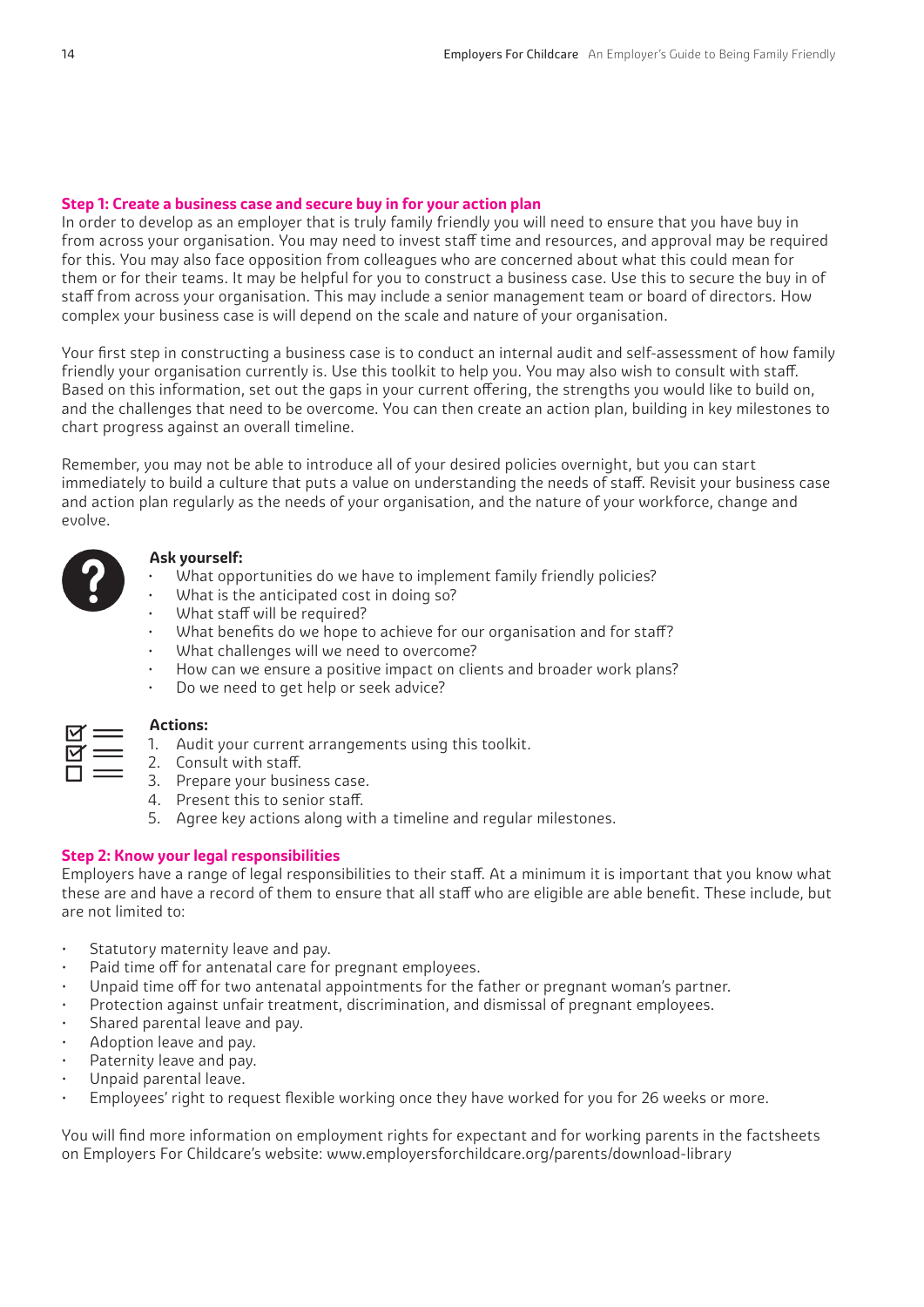

#### **Ask yourself:**

- Do we have a record of our statutory responsibilities towards staff?
- Are those staff who are responsible for these able to access information and training?
- Are we monitoring adherence to these?

#### **Actions:**

- 1. Document the statutory responsibilities you have towards staff, for example, in a staff handbook.
- 2. Identify the staff member or team who are responsible for ensuring and monitoring adherence.
- 3. Ensure that these staff have access to any information and training they require.

#### **Step 3: Offer flexibility that meets staff and business needs**

Alongside meeting the statutory obligations set out in step 2, you can offer a workplace that provides flexibility to meet the needs of staff and of the business. This could be through offering formal flexible working options or simply through giving a bit of flexibility for a short period of time when it might be needed, for example, a working parent who would like to change their working patterns during school holidays.

The capacity of your business may evolve over time. Depending on the nature of your organisation, you may not yet be able to offer all of the examples set out below. However, over time, you could build on and develop the suite of flexible options you provide for staff. These policies could benefit all staff, not only working parents or those with caring responsibilities. Examples of formal flexible working options include:

- Part-time working: agree hours that suit business needs and the employee whether this is shorter hours each day or fewer days each week.
- Home working: facilitates workers to spend all or part of the week working from home. Practically, you could allow meetings to be held using Skype or teleconferencing. For some employees, home working could be for part of a working day, for example, allowing a staff member to leave the office for the school run and then to work at home in the evening.
- Flexi-time: gives employees the freedom to choose their actual working hours, usually outside certain agreed core times. This means that employees can vary their start and finish times each day at work.
- Term time working: allows an employee to only work during school term time.
- Compressed working hours: allow employees to work their total number of contracted hours over a shorter number of days.
- Annualised hours: employees work on an annualised hours basis with contracted hours calculated over the year rather than per week.
- Career break: employees can take time off work knowing they have a job to return to.
- Job sharing: allows the responsibilities of one job to be shared by two or more employees.

Another option is to allow flexibility in using the policies available. Some parents may choose not to opt for a permanent flexible working pattern, but in some instances allowing staff to use the policies in place on a flexible, short-term basis can be beneficial. For example:

- $\cdot$  Allowing parents to work from home when children are ill.
- Allowing the build-up of 'time off in lieu' (TOIL) to facilitate other commitments.
- Making flexi-time available during certain circumstances.
- Enabling annual leave days to be broken down into hours.
- Allowing staff to buy additional annual leave.

This can help take the stress off working parents when an emergency situation arises or to help plan in advance for parent teacher meetings, sports days or appointments. A little flexibility goes a long way.

There are some important caveats:

Flexibility goes both ways and, in showing flexibility to your staff, you can also expect that they will demonstrate a similar approach to you. For example, staff may put in some additional hours during a particularly busy week, provided they have notice, but can then leave early the following week.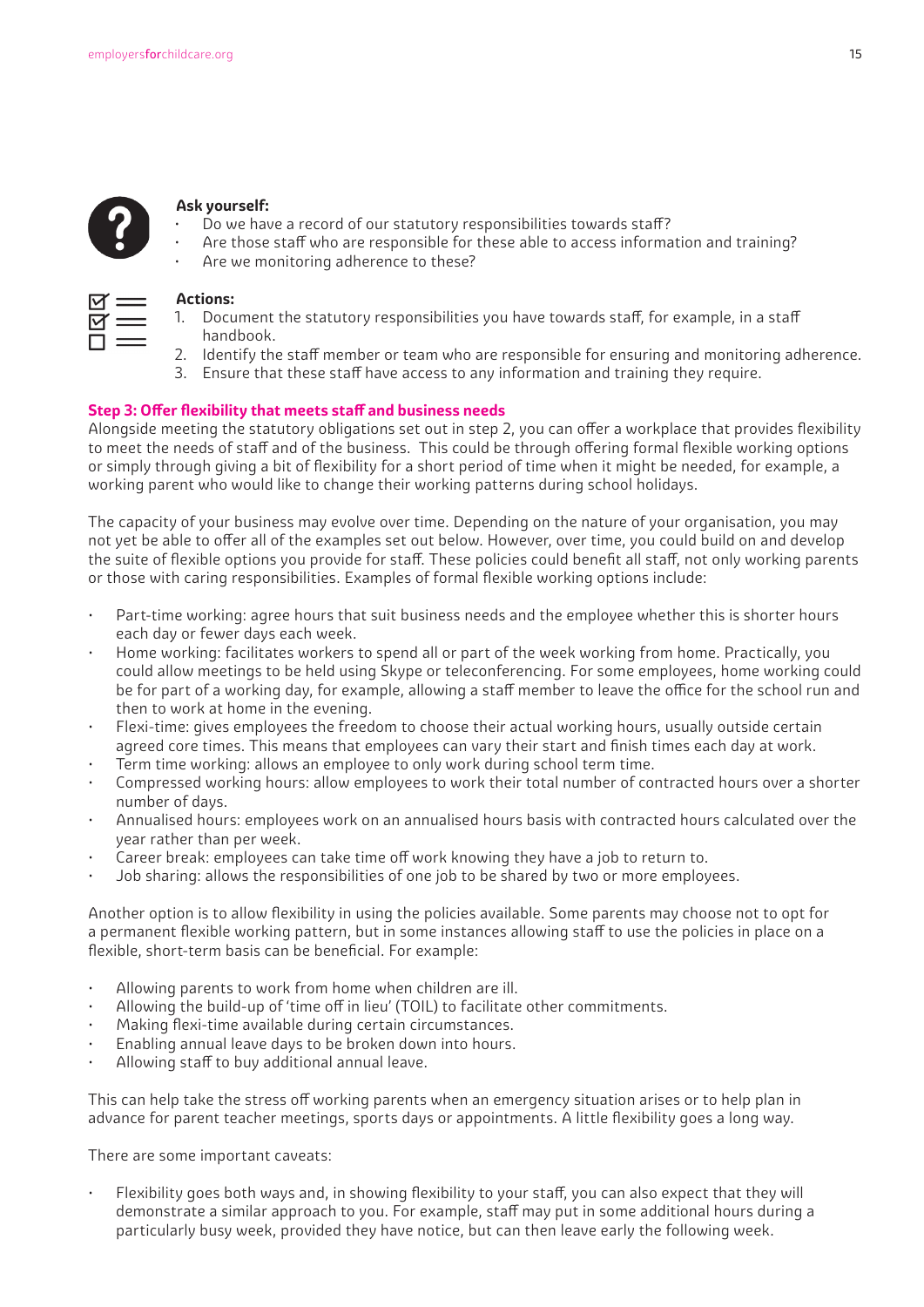- You will need to set boundaries and communicate clearly your expectations of staff. For example, if an employee is working from home they can be expected to check in regularly with their line manager. It is important to remember that working from home is not a solution to full-time childcare needs, but may facilitate arrangements on a temporary basis.
- Your approach to offering flexibility has to be genuine. Ensure staff feel confident to talk to you, understand how to make a case for their request, and know that, while not every flexible working request can be met, each will be considered on its own merits.



#### **Ask yourself:**

- What flexible working policies do you have already, and are there other options you could offer to staff either formally or on an ad hoc basis?
- Are staff open to talking to you about their needs, do they know that they can?
- What is stopping you from offering any of the flexible working options set out above? Can you be creative in addressing any barriers or obstacles?

#### **Actions:**

- 1. Document the flexible working policies you may consider and communicate these to staff, for example, in a staff handbook.
- 2. Put a process in place for staff to make a request for flexible working.
- 3. Consider each request with a supportive and facilitative approach, aiming to secure the best outcome for staff and for the organisation.
- 4. Learn from each experience, and from other organisations, to enhance your approach be creative!

#### **Step 4: Develop an understanding approach**

The supportiveness of an employer is not necessarily reflected in the number of policies available. An organisation may have every policy available in writing, but a poor culture can prevent staff from feeling able to avail of them. Equally, a smaller organisation may not be able to implement the full range of formal flexible working policies, but can offer a culture of flexibility that staff value. Analyse how supportive your workplace is, including whether there is any stigma or negativity in the workplace towards those who work flexibly, are on parental leave, or avail of flexible working policies.

Parents who work flexibly have chosen to do so to accommodate their work commitments and their caring responsibilities. Many face a daily challenge co-ordinating work with school, childcare and (if applicable) their partner's work. This routine can be difficult to rearrange. Particular challenges identified include:

- Meetings organised during non-working hours for those who work flexibly.
- Managers setting the same deadlines or workloads for full-time and part-time staff.
- Organisations requiring work during anti-social hours on a regular basis.
- Shift workers being given little advance notice of shifts making it difficult to plan childcare.

Most often these situations occur simply because the arrangements are not considered from the perspective of staff who work to a more flexible pattern.



#### **Ask yourself:**

- Do you promote an approachable, open and honest environment, encouraging communication?
- Do you respect each employee's chosen work patterns?
	- Have you trained your line managers in your policy and approach?
- Is the language used in your workplace respectful and positive regarding flexible working?

#### **Actions:**

- 1. Incorporate well-being and discussing flexible working requests into supervision and support of staff.
- 2. Facilitate proactive conversations with staff about their work-life balance and workload.
- 3. Adopt a policy that meetings should, where possible, be scheduled for core hours.
- 4. Ensure language used in the workplace is respectful and positive towards flexible working.
- 5. Implement regular training for line managers.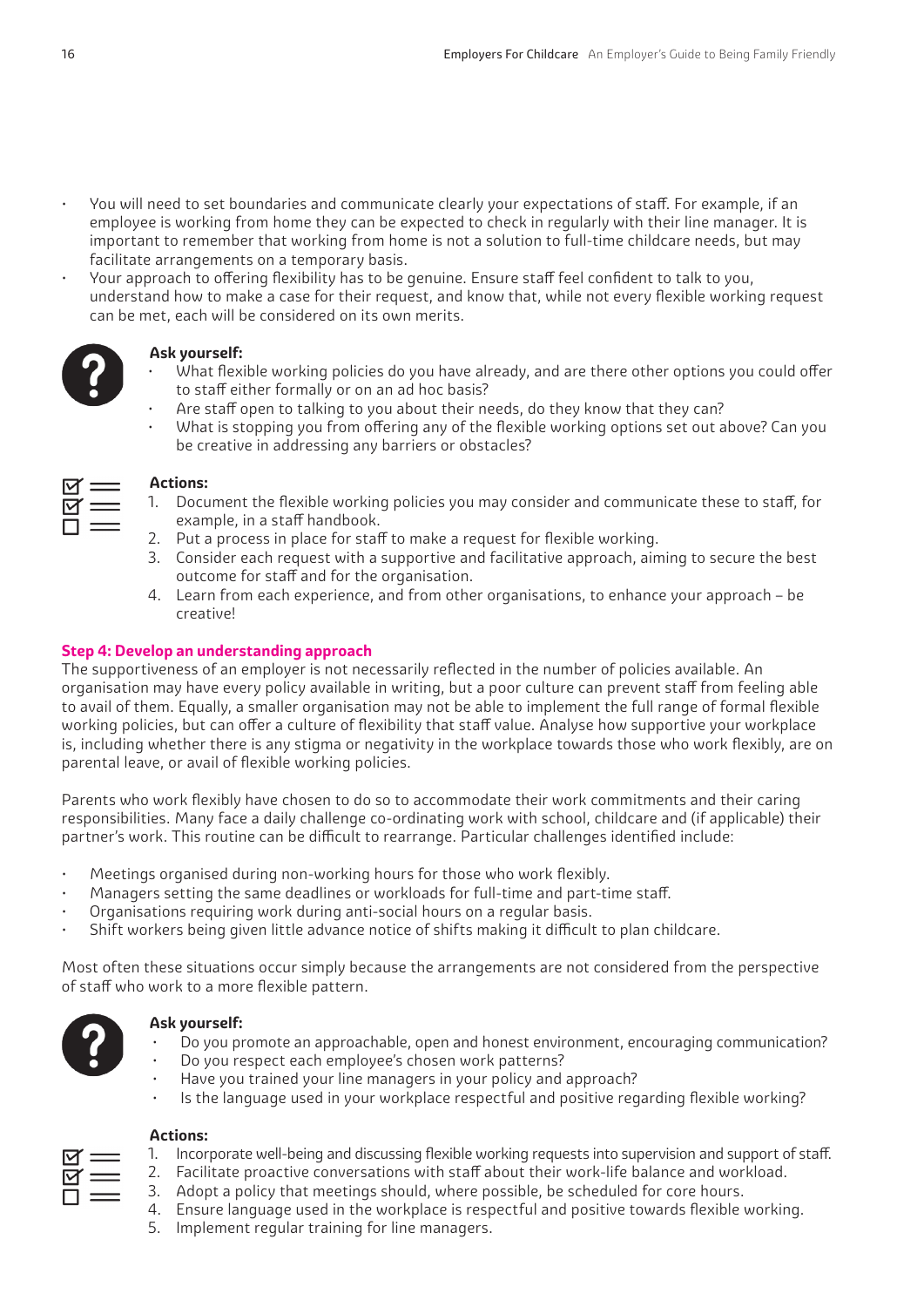#### **Step 5: Ensure equality of opportunity**

Some parents will seek to work flexibly to accommodate their family responsibilities. While this may facilitate the person's role as a parent, it can impact negatively on their career. This comes across in our *Striking the Balance* research with parents. A regular comment from part-time workers is that they feel they are treated unfairly in promotion opportunities. Many commented that their decision to choose part-time or flexible hours meant that they were overlooked for promotion, and they attribute this to a negative perception of part-time work. For roles that require full-time hours, there are solutions such as home-working or job-share which could help make these roles available to part-time workers.

77% of *Striking the Balance* respondents stated that it was more difficult to progress or develop their career after having children while others commented on feeling under-valued compared to their full-time colleagues. Some felt that they were seen as not fully committed to the job and, as such, are not consulted on business matters. Parents commented that this impacted on their self-esteem and morale. Not only is this bad for personal wellbeing, it can impact on business performance and productivity.



#### **Ask yourself:**

- Do you encourage all staff to go for promotions and are senior roles open to employees with flexible working arrangements?
- Could you look at alternative ways of completing a role, such as home working or job share, which would attract a wider range of applicants?
- Do you show all employees that they are valued?

#### **Actions:**

- 1. When recruiting to a position proactively consider how flexible working arrangements could be accommodated.
- 2. Promote that you will consider requests for flexible working in job advertisements, internally and externally.
- 3. Ensure that internal and external communications, whether formal or informal, are respectful and appreciative of staff who have flexible working arrangements and build this into staff training.

#### **Step 6: Proactively communicate with staff**

Proactive and consistent communication with staff is vital to ensure all staff know what they might be entitled to, the process they can use to request flexible working, and that there is no stigma attached to having a conversation about their needs.

You should also communicate the benefits of flexible and family friendly working to staff, and the policies your organisation has, to promote a culture of understanding. You can do this through a staff intranet, newsletters, leaflets, posters in a staff room or through staff meetings. This goes a long way to ensuring that staff feel valued. By not promoting or communicating policies, staff may feel discouraged from using them.

As well as sharing information with staff, why not ask them what benefits they would like to see, and how you can support them to improve their work-life balance. Employees who are given a voice and have their opinion heard may be happier in their roles and more productive.

As a first step, make sure that all employees – new and existing - know about company policies, statutory entitlements and how they can find out more information or go about asking for a change if necessary. On top of this, you could give employees information about the benefits of a healthy work-life balance.

When you provide information, accompany this with an open line of communication, for example, ensuring that employees know who to talk to about their working options or the policies available to them, such as an HR colleague or their line manager.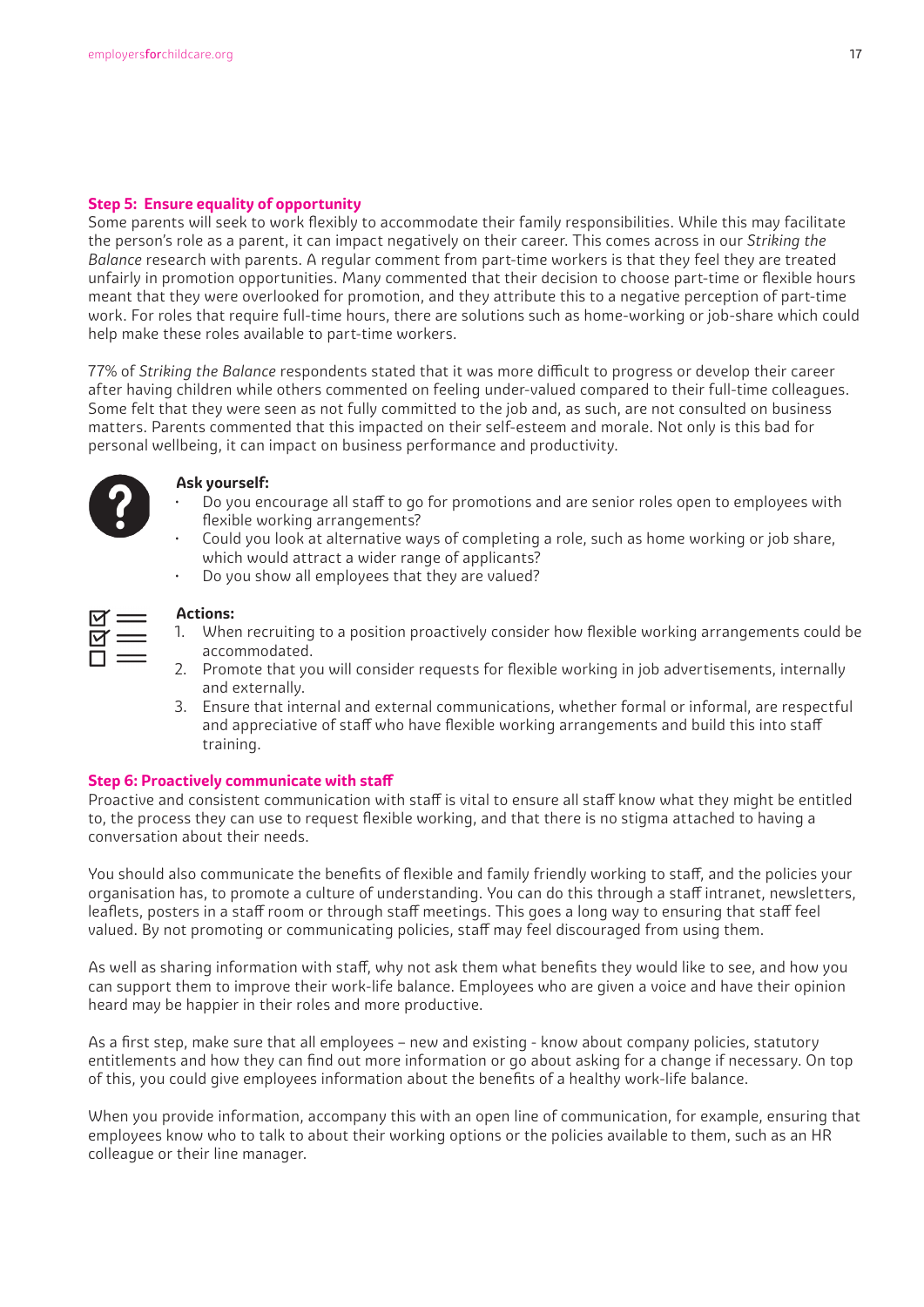

#### **Ask yourself:**

- Do you proactively provide information on your organisation's policies to all staff, new and existing?
- Is this information easily accessible and is the level of employee awareness high?
- Are there other ways you could be promoting and encouraging the use of these policies?

#### **Actions:**

- 1. Use a range of methods to communicate and promote your policies to staff on a regular basis.
- 2. Talk to staff and find out more about what they would value.

#### **Step 7: Identify support for staff who require childcare**

The cost of childcare can cause a significant financial burden for families, whilst finding affordable and suitable childcare can also be a challenge. Employers can support staff paying for registered childcare:

- Offer assistance to your employees: from ensuring eligible staff have access to Childcare Vouchers, to operating a workplace nursery, there are many ways employers can support their staff. This could be regular support or occasional ad hoc assistance for example signposting to emergency childcare.
- Provide access to information: you can provide information yourself, offer an Employee Assistance Programme, or signpost to organisations that can help employees manage their well-being and mental, physical and financial health. Employers For Childcare's Family Benefits Advice Service, for example, provides free, confidential and impartial advice to parents on the best forms of financial support with the cost of childcare. Our Freephone helpline is 0800 028 3008.



#### **Ask yourself:**

- Do you currently offer any assistance to your employees who have childcare costs?
- Are your staff aware of support they might be entitled to?

#### **Actions:**

- 1. Signpost staff to support, for example, Employers For Childcare's Family Benefits Advice Service.
- 2. Build a bank of useful websites and factsheets for staff. Refer to Employers For Childcare's website for helpful tools you can use to communicate with staff.
- 3. Remember Employers For Childcare is a resource for you too, call us if you have any queries.

#### **Step 8: Promote your organisation's family friendly credentials**

Promote your organisation's family friendly credentials both within your organisation and externally. Use your website or a newsletter, as well as job applications, to promote the openness and flexibility that you offer to staff. This will help to build your reputation as a family friendly employer of choice.



#### **Ask yourself:**

- What are we doing to promote our family friendly credentials?
- Would a client or potential job applicant know about the work we are doing?

#### **Actions:**

1. Apply for the Family Friendly Employer Awards, organised by Employers For Childcare, an annual event to recognise employers who provide and actively promote family friendly working policies. As well as their award, winners receive a logo, to help promote them as a Family Friendly Employer, are profiled in Employers For Childcare's calendar, which is distributed to more than 3,000 organisations across the UK, and receive a feature on Employers For Childcare's website, also promoted on social media.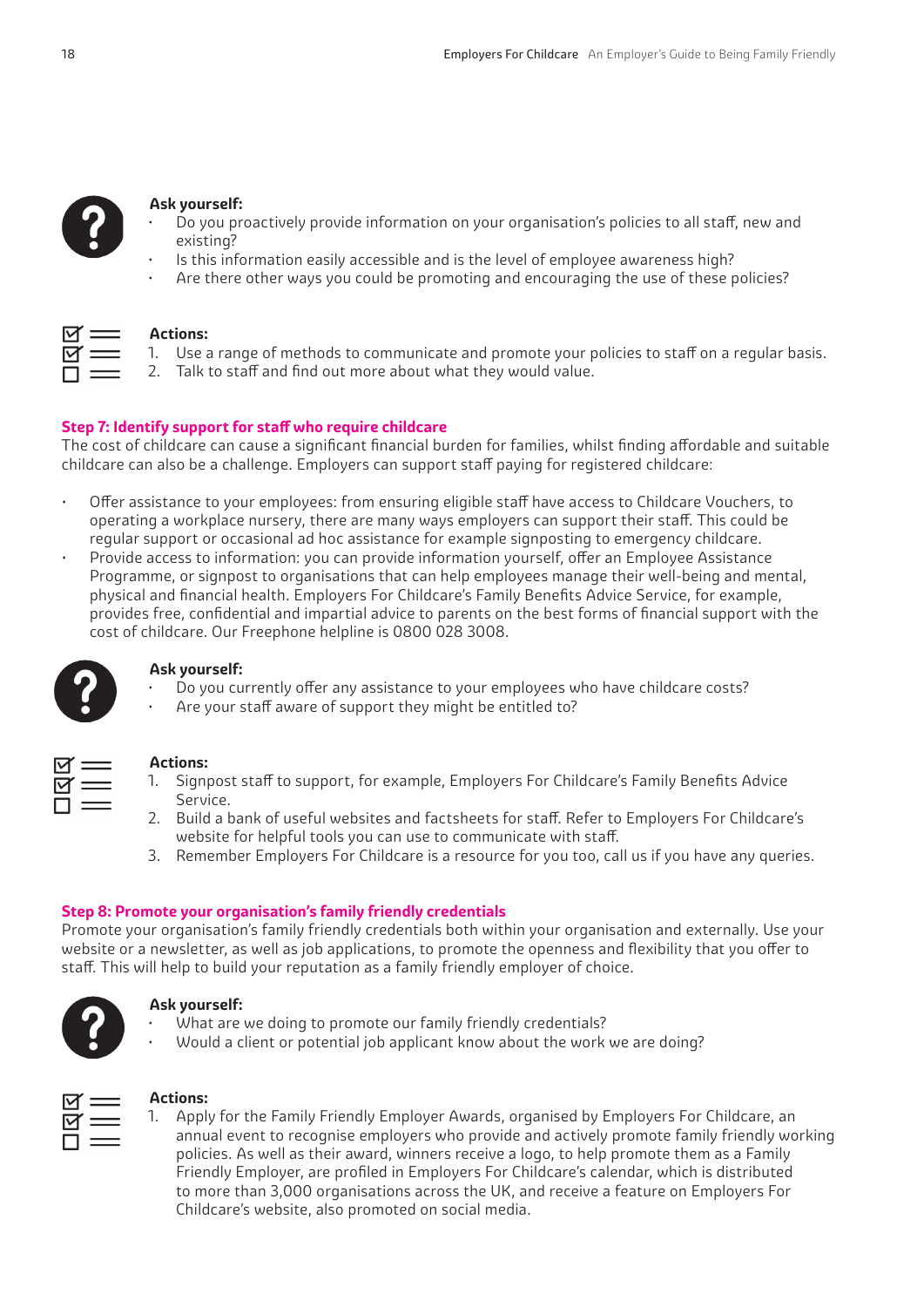# Conclusion

There are many approaches that an employer can take to introduce a family friendly working culture in the workplace. Some organisations will be in a position to offer a whole suite of different working options to suit the needs of any staff member. However, it is important to keep in mind that many employees in the *Striking the Balance* survey simply asked for a more understanding and approachable employer.

Creating an environment which supports employees to reach a balance between work and life for their individual circumstances is arguably not dependent on the range of polices offered, but on the attitude of the employer and other team members. In our years of experience of working with parents, it is not unusual for family friendly policies to be offered to staff on paper but not in practice. To create a family friendly culture goes beyond a policy document; often a little flexibility and understanding goes a long way.

We are here to help, if you would like more advice on how you can support your employees do not hesitate to get in touch. Call 0800 028 3008 or visit our website **www.employersforchildcare.org** for more information.